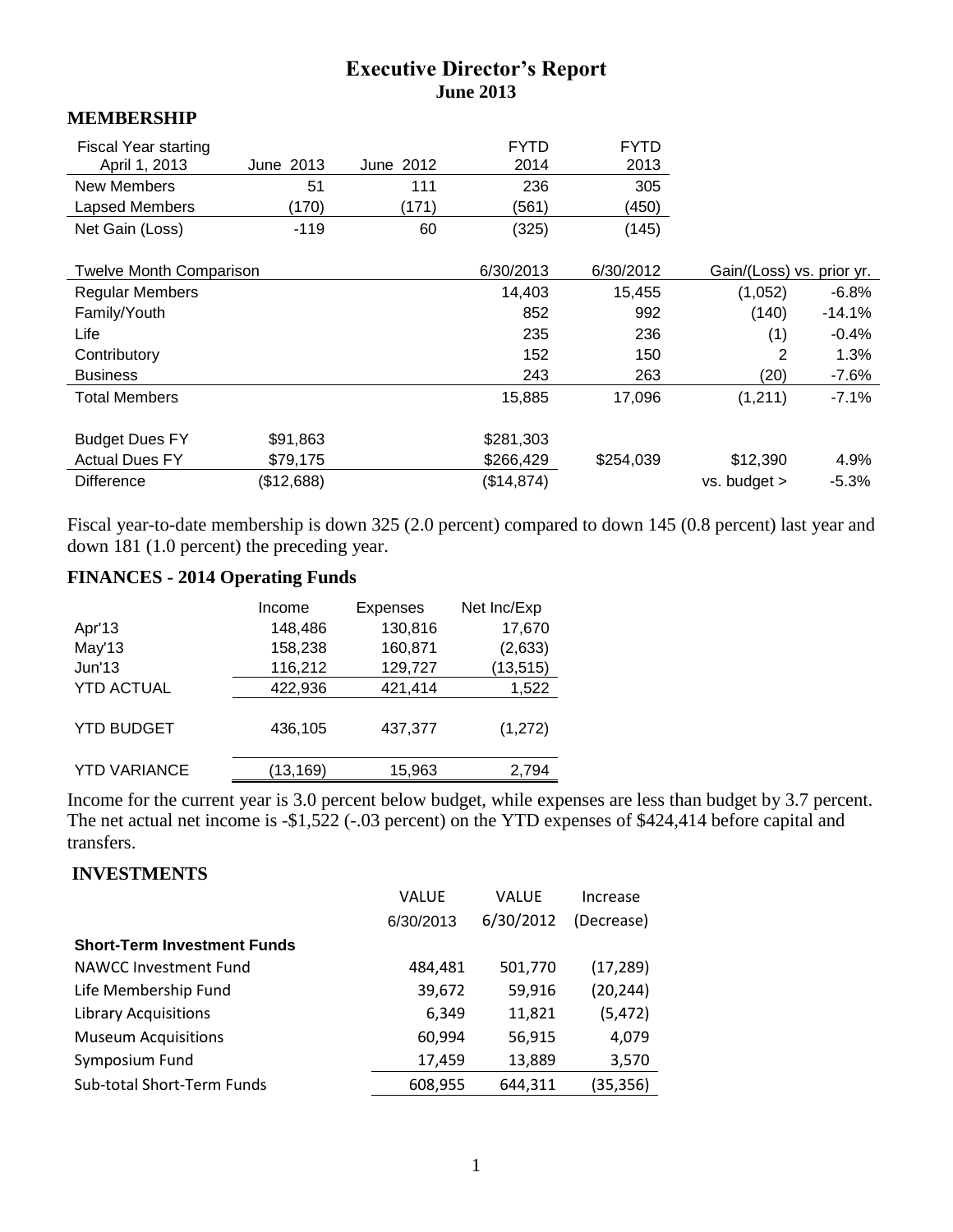| <b>Long-Term Investment Funds</b>   |           |           |         |
|-------------------------------------|-----------|-----------|---------|
| Heritage Fund                       | 150,316   | 35,868    | 114,448 |
| Museum Endowment Fund               | 372,665   | 342,931   | 29,734  |
| Museum & Library Institutional Fund | 762,704   | 710,020   | 52,684  |
| Library & Research Center Endowment | 108,803   | 99,193    | 9,610   |
| <b>School Endowment</b>             | 193,541   | 180,304   | 13,237  |
| <b>NAWCC Endowment</b>              | 2,651     | 0         | 2,651   |
| Midwest Scholarship Fund            | 39,745    | 35,450    | 4,295   |
| <b>Pritchard Fund</b>               | 49,407    | 44,068    | 5,339   |
| Sub-total Long-Term Funds           | 1,679,832 | 1,447,834 | 231,998 |
|                                     |           |           |         |
| <b>Total Investment Funds</b>       | 2,288,787 | 2,092,145 | 196,642 |

\*Consolidated Long-Term funds balance-Individual named account balances calculated.

The current values on investments reflect paper gains and losses due to market fluctuations. Because most of our fixed income investments are held to maturity, actual gains and losses will only occur at maturity or when an investment is sold.

#### **MUSEUM – Noel Poirier, Museum Director**

The Museum's admission revenue for the quarter was \$13,416. Visitation for the quarter was 3,453, including 106 NAWCC members (3.0 percent). NAWCC Store sales for the quarter were \$14,532. Visitation for the quarter was consistent with past years for the same period. The Museum redeemed 335 Turkey Hill Experience Joint Tickets this quarter. Joint Tickets represented an average of 10 percent of visitation for the quarter.

The Museum Director is drafting a formal security policy for the Museum and policies addressing access to the Library archival collection and the creation of a collection plan for the Library & Archives. Adam Harris will begin his tenure as the Gallet Guest Curator of Wristwatches on September 1, 2013. He will spend three months at the Museum where he will create a new exhibit on the history of the wristwatch. The Museum recently updated the PastPerfect Online Collection Database. This update represented the first time that the number of images exceeded the number of objects. When the online interface began, the collection database had fewer than 6,500 images. The current database has more than 12,000 images that provide considerably more virtual access to the Museum collection for members and the public.

The Museum opened a new special exhibit on the history of the alarm clock during our annual Wine & Chimes fund-raiser. The Museum Director also has been working with organizers of the 2013 Symposium on the possibility of the Symposium exhibit being presented at the National Watch & Clock Museum later this year. The Museum staff, with assistance from interns, began the planning process for 2014's exhibit on Mystery Clocks. During this quarter, the Museum Director began working with staff on the beginning phases of a reinterpretation of the Museum collection, stories, etc.

The Museum has several interns this summer, and in this quarter they began a number of projects. In addition to the Mystery Clock exhibit mentioned above, other projects include the creation of an online version of the Wake Up alarm clock exhibit, a redesign of the Museum's online virtual tour, and the creation of a blog for interns to write about their weekly experiences here at the Museum. The Museum has also been accepted to take part in the Google Arts Project, which will allow online visitors to "walk" through the Museum and explore some highlighted objects. Al Dodson is assisting with the creation of material to populate the Google Arts Project on the Museum's behalf.

#### **LIBRARY AND RESEARCH CENTER - Sara Butler Dockery, Library & Archives Supervisor**

In May we welcomed our two summer interns, Jordan and Sarah, who are helping us process and create finding aids for our archival collection. For each collection they work on, they number each page, folder, and box, to ensure that the collections can be easily accessed by researchers. A finding aid will be created for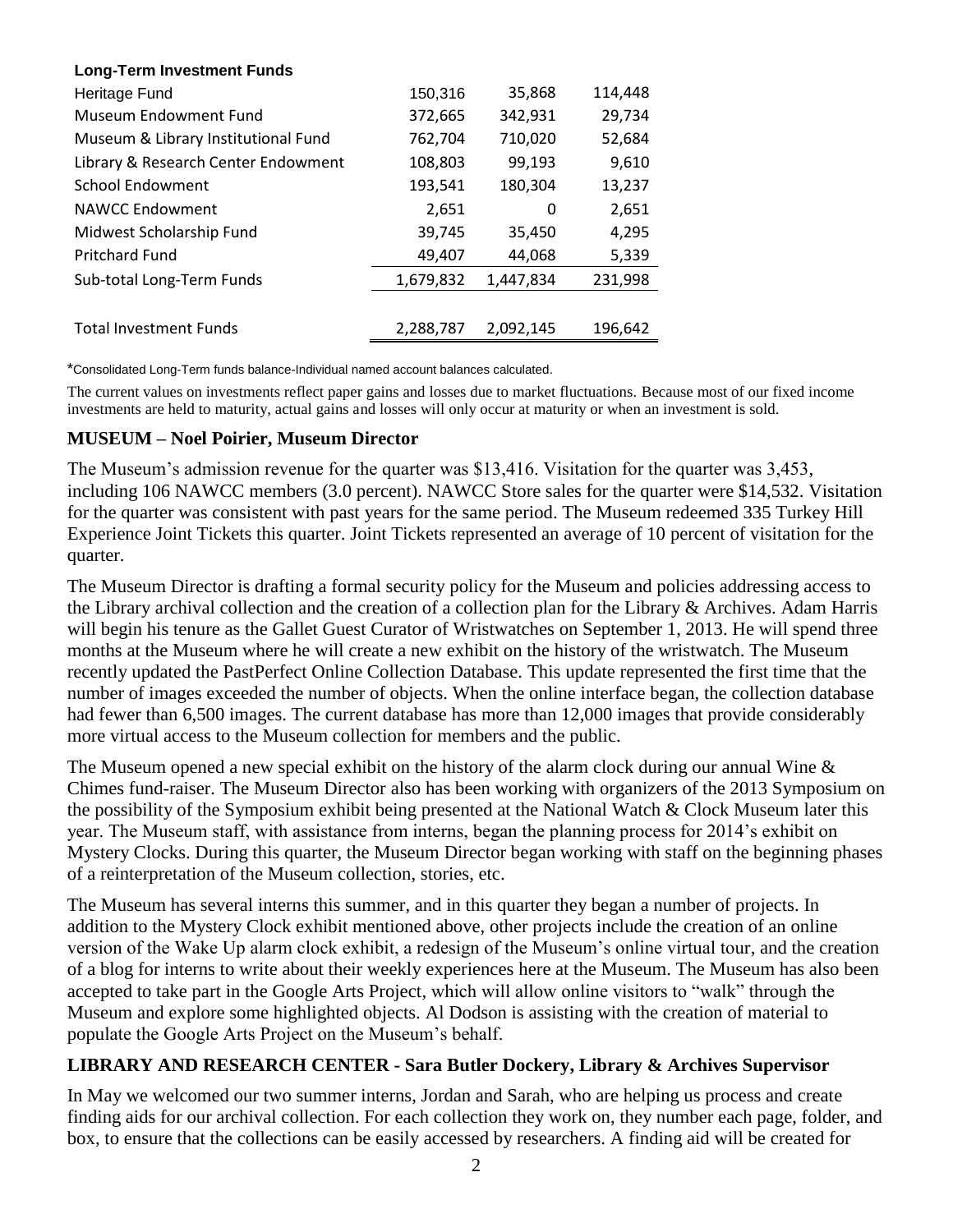each collection, detailing the provenance and contents and cataloged in PastPerfect. This will allow us to make searchable records available on the website. Jordan and Sarah have both written about the process on the Museum's new blog.

At the beginning of June we held a Clock & Watch Evaluation Day and invited non-members to bring in their watches and clocks. For a \$10 donation two clock and watch experts, James Campbell and Don Dahlberg, were on hand to identify timepieces and give a little history about the companies and individuals who made them. Sixteen individuals and groups brought about 30 clocks and watches. We also had an online component that gave those who could not attend an opportunity to participate. For a \$10 donation—a discount from the usual \$20 fee—non-members could send us pictures of their watches and clocks to be identified. We had five participants in the online Evaluation Day.

We also added the Hamilton Watch Company *Timely Topics* to the resources available on our website. Thanks to the hard work of our newest library assistant from the AARP WorkSearch Program, Jackie Sternberg, and the IT interns, the Library's entire holdings of the company newsletters are now available to read online.

| $1.4\mu$ and $2.4\mu$ $3.7\mu$        |       |
|---------------------------------------|-------|
| <b>Lending Library Activity</b>       |       |
| Total materials checked out -         | 718   |
| Loans through mail -                  | 225   |
| Loans in house -                      | 493   |
| Programs borrowed for Chapter use -   | 10    |
| <b>OPAC</b> searches                  | 2,769 |
| <b>Material Types</b>                 |       |
| VCR, DVD & Microfilm Loans -          | 240   |
| Books and NAWCC Bulletins -           | 478   |
| <b>Total Number of Visitors -</b>     | 332   |
| Students -                            | 75    |
| Non-members -                         | 145   |
| Members -                             | 112   |
| <b>Fulfilled Research Questions -</b> | 453   |
| Paid Non-members -                    | 41    |
| <b>Library Processing Statistics</b>  |       |
| Acquisitions:                         | 93    |
| Donations:                            | 347   |
| Cataloged Items:                      | 306   |

# **EDUCATION/VOLUNTEERS – Katie Knaub, Education Director**

# **Museum Education Programs and Exhibits**

**April-June 2013 by the Numbers**

We assisted in the installation of the alarm clock exhibit in April. We worked with our Museum interns to get them started on their individual projects for their summer internships. We reviewed the travel trunk program because we have had several requests for the travel trunks during the summer season by area libraries and day camps.

# **NAWCC Workshops/Webinars**

We held 11 workshops during this quarter. We met with our instructors to schedule additional/new topics workshops for the summer/fall. We coordinated the handout materials for students, supply purchasing, room setups, and building opening and closing for the instructors. We also worked with the marketing staff to coordinate some ads in related publications to see if advertising in these publications will help increase our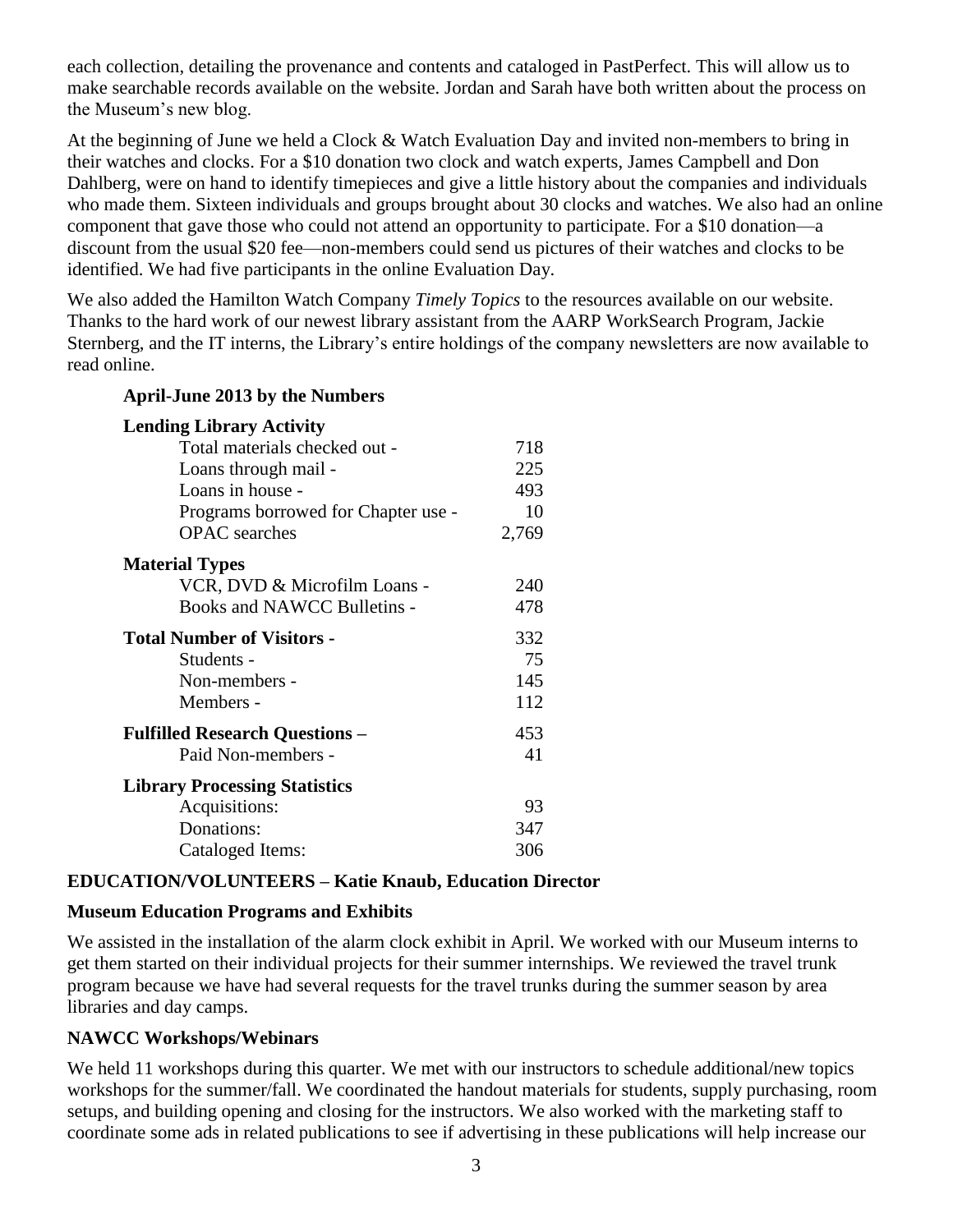student attendance. We also held the remaining five-part series on assembling a Vienna Regulator done via webinar and given by Stephen Nelson. The average attendance at these Saturday webinars was about 85, and attendees were very enthusiastic about this form of learning (even with the technical streaming video issues we had at the beginning of the series). We also hosted our first Meet the Author webinar with Gregory Gorton; although it was a much smaller audience, the questions and participation by those attending were great. We are continuing to explore other technologies to host/offer online learning for both members and non-members with the assistance of the Education/Program committees.

#### **Education Attendance**

| April-June 2013: | <b>Museum Education programs: 92</b>                  | 2014 FY total: 92 |
|------------------|-------------------------------------------------------|-------------------|
|                  | Library Pass Participants: 168 Museum Guides Sold: 82 |                   |
|                  | NAWCC Workshops: 70                                   | 2014 FY total: 70 |

## **Volunteer Program**

We have five new volunteers: three in Education (one youth), one in the Museum Store (youth), and one in the Library. We have a new AARP Senior worker who started with us in June. We have a happy abundance of college interns this summer: one in Publications working on WatchDig, three computer science working on a variety of tech/Web issues for us, one working in the archives, one focused on Museum education, and one researching future Museum exhibit topics. The interns have been documenting their weeks on our Museum blog-http://national-watch-and-clock-museum.blogspot.com/. Total Volunteer Hours for Second Quarter: 1,578

## **Public Programs**

We held the Wine and Chimes event (sold out) in conjunction with the opening of the alarm clock exhibit. We also held a Civil War Ball in conjunction with the area's commemoration of the 150th anniversary of the Battle of Gettysburg and Columbia happenings in the Civil War and our special exhibit Enlisting Time. We participated in the York Revolution's Baseball in Education Day in May. Our summer Museum education intern is also coordinating and running our Monday-Make and Take program for families. Public Program/Events Second Quarter: 12 (not including Civil War Ball and Wine and Chimes)

## **PUBLICATIONS - Diana DeLucca, Editor**

## **Periodicals –** *Watch & Clock Bulletin*

The May issue, described in the last quarterly report, was mailed the week of April 22. The July issue was mailed the week of June 21. The July issue included the third of four articles by Owen Burt on Durfee clocks, and two Durfee clocks owned by David Warner were featured on the cover. The July issue is the annual donor recognition issue for the preceding fiscal year. The September issue was planned and constructed in June and includes the Annual State of the Association, ten member-submitted articles, and the usual features with the exception of Research Activities and News, which will return in the November issue. New articles continue to be received, peer reviewed, and processed**.**

## **Periodicals –** *Mart & Highlights*

Revenue for the May and July 2013 *Mart & Highlights* is shown below.

| Issue  |                   |                   |
|--------|-------------------|-------------------|
| Number | <b>Issue Date</b> | Revenue per Issue |
| 371    | $May-13$          | \$19,882.80       |
| 372    | $Jul-13$          | \$23,087.65       |

Promotional emails, via Constant Contact and personalized emails, continue with each *Mart & Highlights*  cycle. We are also contacting non-member auction houses and dealers on a two-month cycle and plan to begin a more aggressive phone/postcard campaign to likely advertisers in the coming weeks.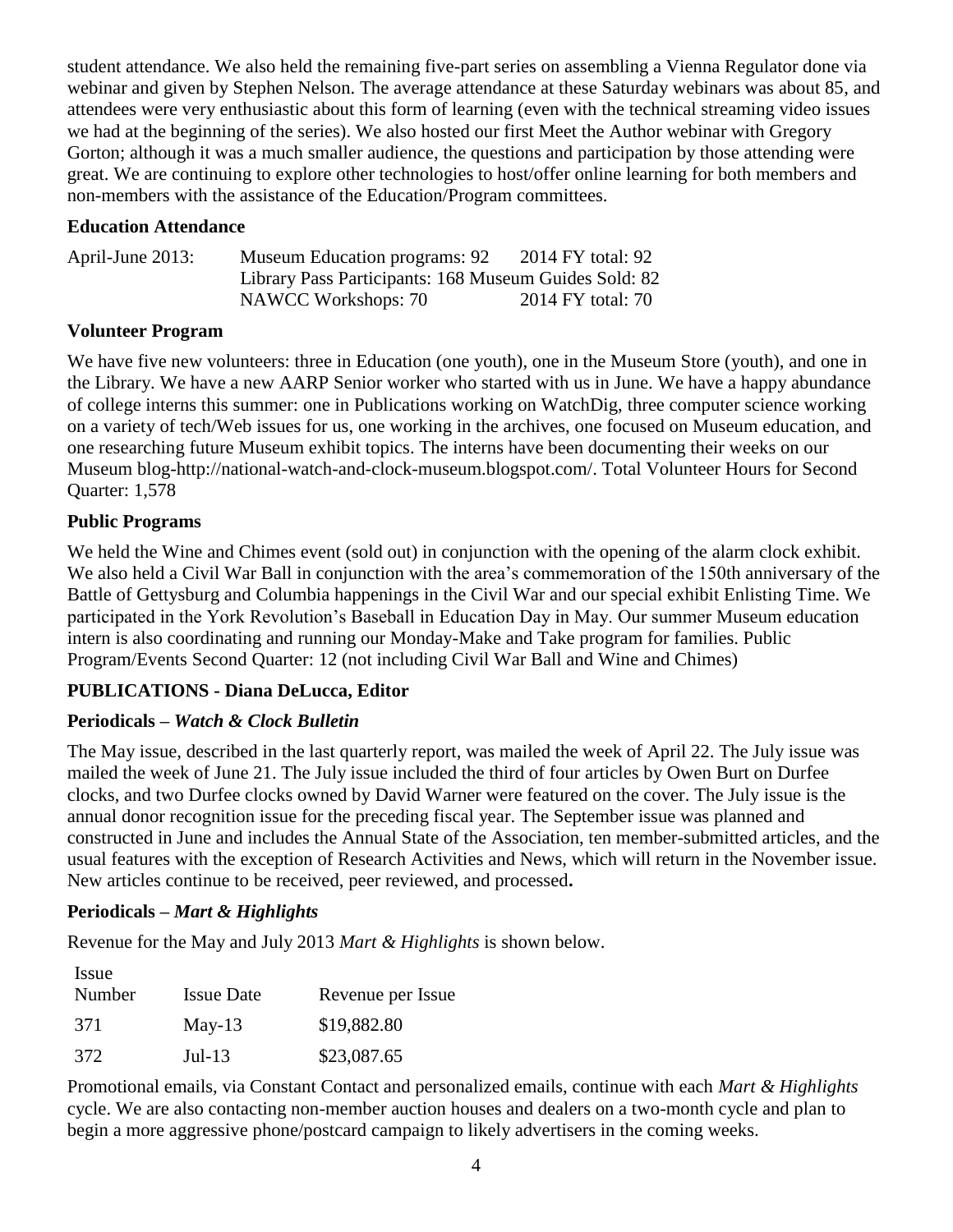## **Special Publications**

Indexing is in process on Phil Samponaro's Bristol clockmakers book, a compilation of the five-article series published in 2012.

Shelley's American tower clocks book is still in the process, with many author changes incorporated and three new clockmaker additions contributed by Donn Haven Lathrop.

#### **E-media**

Watchdig.org is being updated now on a regular schedule. Our summer intern is contributing member interviews. Bruce Shawkey is currently featured. We also have a regular blogger from England contributing: Stephanie Potter. Adam Harris is also a regular contributor.

A template design was created for the new nawcc.org. Training in Joomla 2.5 is ongoing using Lynda.com online tutorials. Support for other departments is ongoing with regard to the new layout and module development.

Publications staff pushed for more staff involvement with the NAWCC Facebook page, available [here.](https://www.facebook.com/pages/National-Association-of-Watch-Clock-Collectors/157695280957414) A weekly posting schedule was agreed upon with other departments.

Constant Contact email "blasts" were redesigned for various purposes and departments. The Publications Department created the June *eHappenings* using the new design.

Web team meetings are usually held every other week to help with progress on the nawcc.org upgrade and redesign, social meeting integration, watchdig.org, and other online projects.

#### **Other Activities and Support Materials**

Copyediting and proofing continue on all marketing material. Posters, signage, buttons, and postcards were created for the National Convention. A local Visitor's Guide ad, Museum education flyers, and Hops 'n Clocks posters were created. The in-house donor posters were updated.

Our new employee Carol Spencer Morris spent most of her time in June working on the endowment/capital campaign case statement package for prospective donors. Others in the department have also provided support for this project, which is expected to conclude by the end of July.

## **INFORMATION SERVICES – Kevin Osborne, IS Director**

#### **iMIS Association Management Software**

The Join process is installed on the live website and is ready to go except for one or two small glitches that we should have worked out soon.

#### **Websites**

With the generous donation from Chapter 60, we purchased a server to replace the three servers that handle our websites. These servers are almost seven years old and have nowhere near the processing power that we should be using, hence the purchase of a new server. We installed the Linux operating system Centos on the new server as well as cPanel. This software will allow us to migrate most of the websites we have, in a smooth and reliable way. We have already migrated the old School site (Horology.edu) to the new server with no issues. We plan to move the remaining websites one at a time to minimize downtime.

We replaced a failing hard drive (for a very reasonable cost - \$50) on the Watchdig server and will be replacing another failing hard drive on the NAWCC webserver.

## **Local Network**

We switched our Internet provider to Comcast. They also now handle our phone lines. The cutover went very smoothly, and the only interruption to service was when our previous Internet provider (Windstream) cut off out Internet connection prematurely.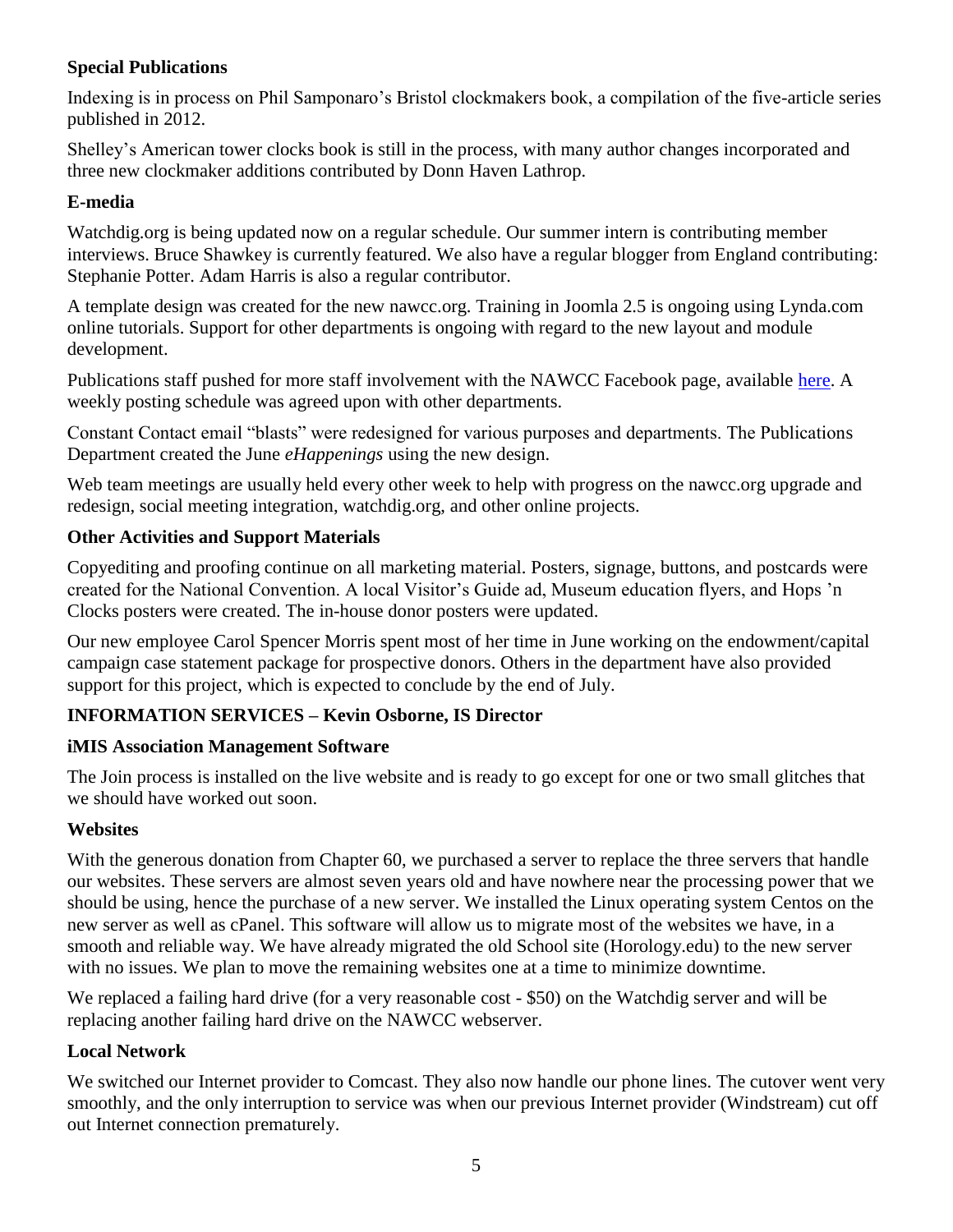This move has dropped our costs approximately \$200 per month. Originally, we were thinking of moving the webservers locally to save additional monies but have decided to leave them at the co-location site. They will be more secure there and have 24/7 power and Internet connectivity backup. The connection speed and bandwidth at the co-location site is also much better than we could achieve locally.

We also received another three servers donated to us by another non-profit. I will put them into use as the need arises.

We purchased and installed a server cabinet at the School. This cabinet now houses the off-site Backup Server and the switch that handles all the network traffic for the school building.

We replaced the WiFi in the Library with a WiFi device with a stronger signal.

## **PC and Print Equipment**

We relocated a color laser printer to the Museum Curator's office. With the installation of the color copier in the Library last year, the color laser printer was not being used. This allows the Curator to print the labels for the exhibits in a reliable and consistent color (along with other documents) and puts the printer back in use.

## **Museum and Library**

We installed a new camera at the front entrance to the Museum. This camera covers the front parking lot all the way up to the entrance to the Museum lobby.

We have added 25 additional Museum videos to the website.

#### **Computer Interns**

This summer we have had the opportunity to host three interns in the IT Department, and they are doing a super job! Among the projects they have completed are the following:

Created a new Business Member database and imported all the current data into it.

Created a new database to keep track of memorial and honor gifts.

Created a new database to honor members who have passed away.

Configured all the scanned PDFs of the *Keystone Magazine* so they are searchable and load progressively. These have all been uploaded and are available for viewing by clicking on the Resources link on the home page, select the *Keystone Magazine*.

Configured all the scanned PDFs of Hamilton's *Timely Topics* so they are searchable; these also have been uploaded to the website and can be found in the Resources list.

Updated and replaced all the QR codes we had set up on the Museum.

Created Web files for the Alarm Clock exhibit.

Currently, they are updating the online Museum Exhibit listing.

## **COMMUNICATIONS – Markus Harris, Communications Director**

The Communications Department continued to update and maintain NAWCC websites and online resources; meanwhile, the upgrade continues with new website functionality design on the 4Sale\$NAWCC site completed. Communications Director Markus Harris designed and sent multiple email newsletters and targeted Constant Contact mailings on numerous topics, including event notices and support for chapter meetings, BOD announcements, and local and regional events; the eNewsletter structure is being overhauled, and additional new template designs have been added to increase visibility and function. Communications also mailed promotional materials to chapters in support of chapter events, writing and distributing press releases for our May Calendar of Events, Civil War Ball, American Alliance of Museums Accreditation, Watch and Clock Evaluation Day, Award for Certificate of Excellence, Free Admission to Military, June Calendar of Events, Hops 'n' Clocks, Make and Take, Volunteer of the Year, Timely Topics, and the July Calendar of Events. Meanwhile, the Web team has finalized a new design for the primary website at nawcc.org, simplified with the intention of making it easier to use (while retaining full functionality), which is being set up by the Communications Director. Communications Director Harris also continued to work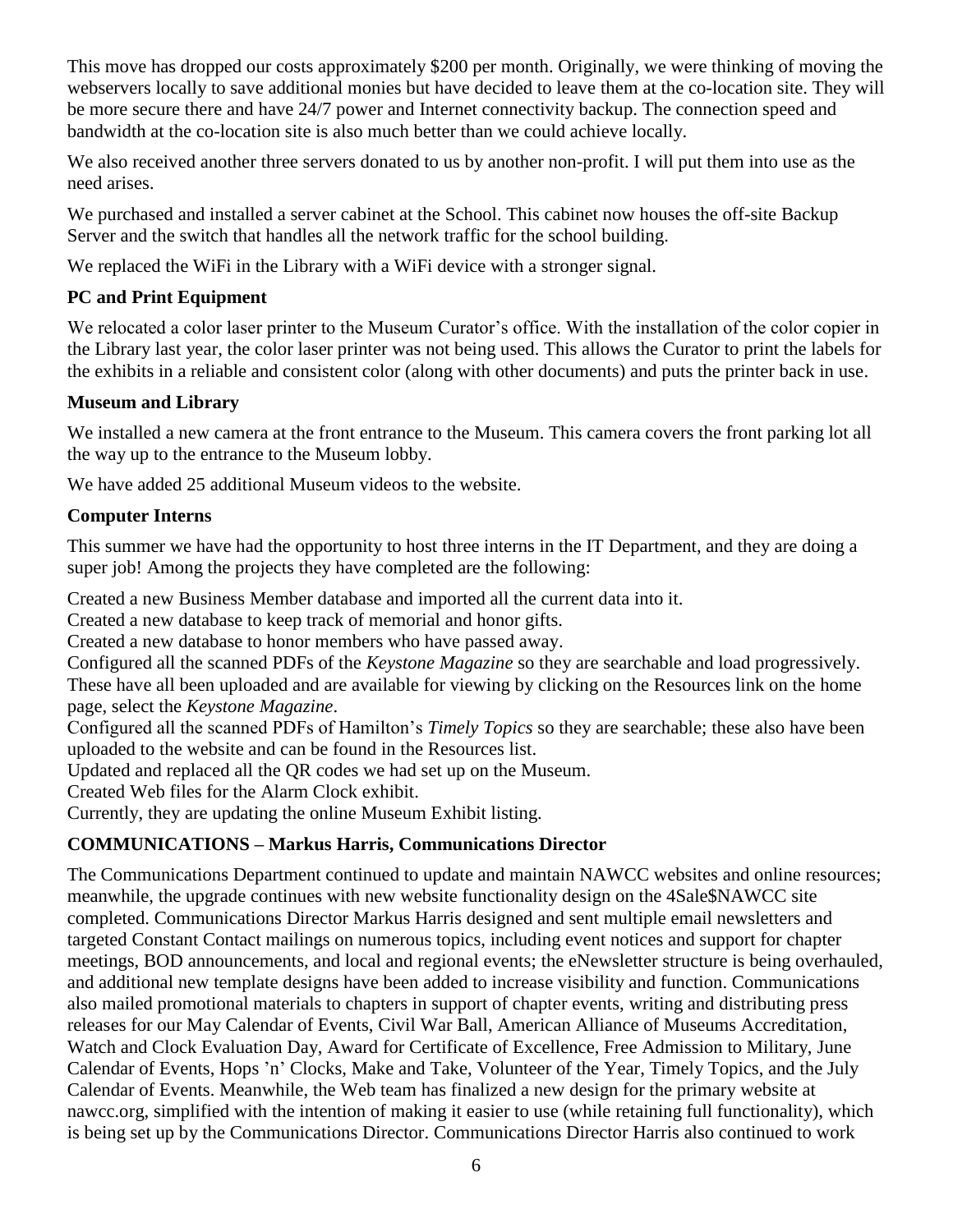with chapters to develop and maintain their website presence via the Community software system. The online e-zine *eHappenings* was completely redesigned, and the April and June editions were compiled and distributed. As usual, extensive customer service advice was provided to members via Web and telephone. Kim Craven set up a new multifunctional Excel spreadsheet for all active media contacts.

Communications coordinated marketing for Wine & Chimes, overseeing the 4th Annual Wine & Chimes Museum event—a sold-out crowd three years running. The department formatted, printed, mailed, and invoiced various chapter newsletters, mailing promotional materials to assorted chapters. Kim Craven worked extensively with radio media sponsor 101 the Rose in support of our events, securing additional publicity for opening of Wake Up! and Wine & Chimes with WITF Radio, 92.7 WKZF Radio, and Lancaster and York newspapers, and meeting with WGAL to discuss advertising and marketing options for Museum and set up upcoming events with Lancaster History.org. Communications also promoted school workshops via Home Shop Machinist and formalized the 2014 schedule for events with the SVVC. In conjunction with the events team, Communications contacted area VFWs and American Legions to promote the Civil War Ball, coordinated catering arrangements for the National Convention, including the Donor Reception and Board dinner. Communications also oversaw the Hops 'n' Clocks promotion schedule, collaborated in creating the Homeschool ad, and confirmed arrangements for the Christmas Tea event. Produced and posted Civil War Ball and Hops 'n' Clocks promotional material events on websites and at area market hubs and helped coordinate (with events team) the Civil War Ball event, as well as organizing and running the annual staff picnic.

## **FACILITIES – Chuck Auman, Controller**

After several months of weather delays and scheduling differences, the insurance adjustor and the roof contractor have settled their pricing differences. The roof repairs finally began on July 8. It has rained every day since the roof contractor started. I am hoping to have the four sections of the roof repair completed during July.

We continue to have breakdowns with the air-conditioning units. Both units needed to have refrigerant leaks repaired and refilled to provide air conditioning. The other heat and air-conditioning units are currently working correctly.

I completed the annual waste removal report for the Columbia Borough. We scheduled the rented house inspection in July to meet the rental code compliance for the borough.

We continue to do building improvement such as painting and minor repairs. We assist other employees with moving and storage of file boxes. We had our first skid of recycled paper, with more than 1,000 pounds of paper, picked up.

#### **DEVELOPMENT – Steve Humphrey, Executive Director**

|                                   | FY2014   | FY2013    | FY2012   |
|-----------------------------------|----------|-----------|----------|
| <b>Unrestricted Contributions</b> | \$20,451 | \$16,286  | \$16,698 |
| <b>Restricted Contributions</b>   | \$18,894 | \$151,171 | \$19,461 |
| <b>Endowment Contributions</b>    | \$0      | \$51      | S1       |
| <b>Total Contributions</b>        | \$39,345 | \$167,508 | \$36,160 |

The first quarter was more than 25 percent ahead of the last two years in unrestricted contributions. January to March chapter contributions:

| Chicagoland Chap 3       | 250   | <b>Vehicle Signs</b>   |
|--------------------------|-------|------------------------|
| Buckeye Chap 23          | 1,500 | Unrestricted           |
| Buckeye Chap 23          | 250   | <b>Donor Reception</b> |
| Buckeye Chap 23          | 500   | Library                |
| Heart Of America Chap 36 | 250   | Vehicle Signs          |